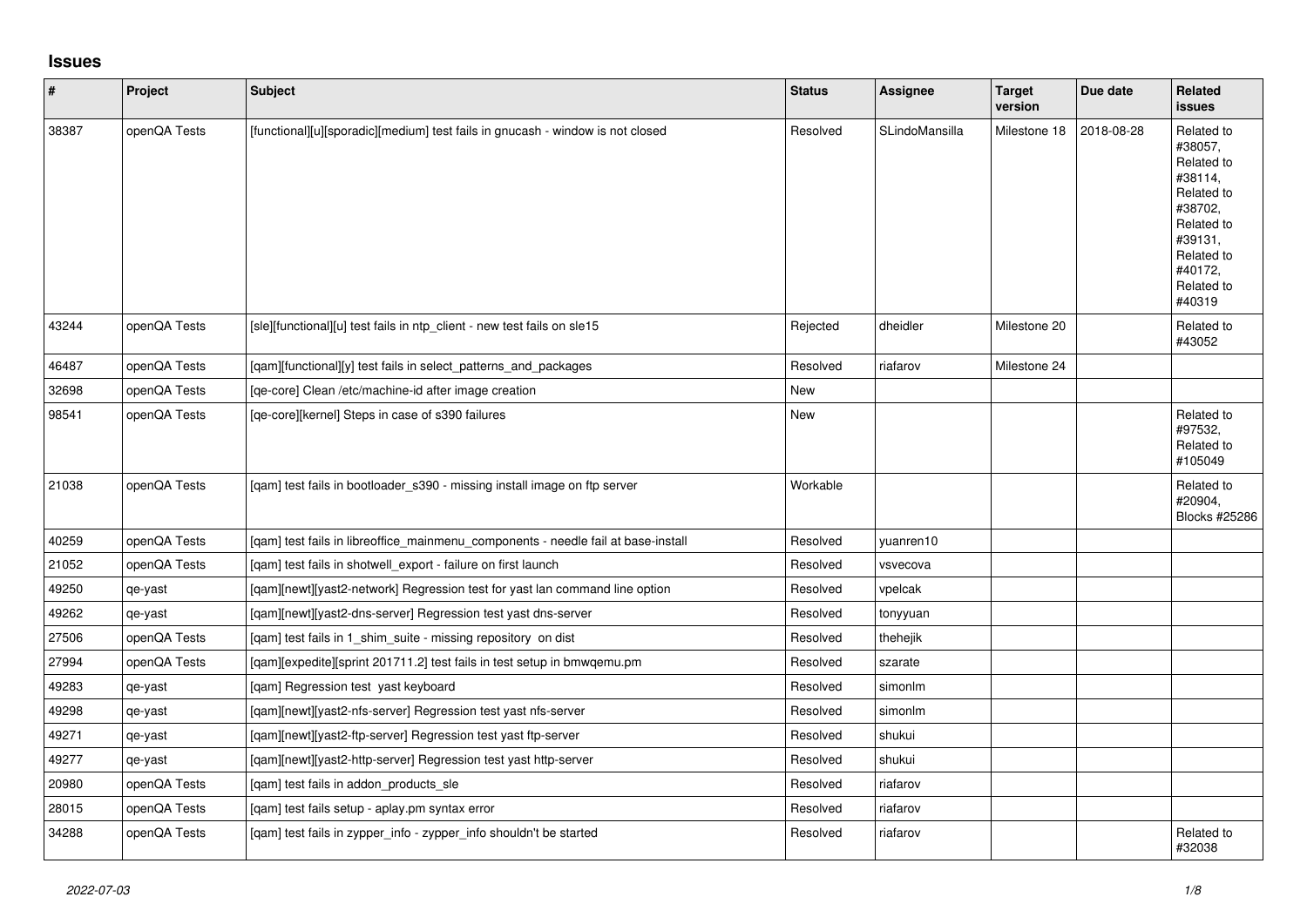| $\sharp$ | Project      | <b>Subject</b>                                                                            | <b>Status</b> | Assignee    | <b>Target</b><br>version | Due date   | <b>Related</b><br>issues |
|----------|--------------|-------------------------------------------------------------------------------------------|---------------|-------------|--------------------------|------------|--------------------------|
| 37979    | openQA Tests | [SLE] test fails in updates_packagekit_gpk - gpk-update-viewer doesn't start              | Resolved      | riafarov    |                          |            | Related to<br>#31954     |
| 40418    | openQA Tests | [qam][functional][sle] test fails in select_patterns_and_packages                         | Resolved      | riafarov    |                          |            | Related to<br>#38870     |
| 46895    | openQA Tests | [qam] test fails in dracut - output not matched on 15SP1                                  | Resolved      | pstivanin   |                          | 2019-01-31 | Related to<br>#47417     |
| 31657    | openQA Tests | [qam] test fails in runc - conflict between docker-runc and runc                          | Resolved      | pgeorgiadis |                          |            |                          |
| 32434    | openQA Tests | [qam] - test fails in sle2docker - docker test suites don't clean images properly         | Resolved      | pgeorgiadis |                          |            |                          |
| 44696    | openQA Tests | [qam] test fails in sshd - user password is weak                                          | Resolved      | pdostal     |                          |            |                          |
| 20696    | openQA Tests | [qam] Make evolution_prepare_servers compatibile with openSUSE                            | Resolved      | pcervinka   |                          |            | Related to<br>#19320     |
| 48524    | openQA Tests | [qam][ha] Test fails during iscsi client setup - host: command not found                  | Resolved      | pcervinka   |                          |            | Has duplicate<br>#48302  |
| 20716    | openQA Tests | [qam] test fails in zypper_info triggered on incidents -> needs adaption of pattern match | Resolved      | pcervinka   |                          |            |                          |
| 20782    | openQA Tests | [gam] test fails in install patterns - mariadb test tries to install devel packages       | Resolved      | pcervinka   |                          |            |                          |
| 21048    | openQA Tests | [qam] test fails in tracker_search_in_nautilus - keyboard press is not reaching target    | Resolved      | pcervinka   |                          |            | Related to<br>#5830      |
| 25926    | openQA Tests | [gam] test fails in sle2docker                                                            | Resolved      | pcervinka   |                          |            |                          |
| 27205    | openQA Tests | [qam] test fails in setup - failing needles in iscsi support server                       | Resolved      | pcervinka   |                          |            |                          |
| 27244    | openQA Tests | [qam] test fails in select_patterns_and_packages - ha pattern is unselected               | Resolved      | pcervinka   |                          |            |                          |
| 27618    | openQA Tests | [qam] test fails in firefox_java - remote side changed appearance                         | Resolved      | pcervinka   |                          |            |                          |
| 27901    | openQA Tests | [qam] test fails in evolution_smoke - imap aol not responding                             | Resolved      | pcervinka   |                          |            |                          |
| 28528    | openQA Tests | [gam] test fails in groupwise - package is missing in ibs                                 | Resolved      | pcervinka   |                          |            |                          |
| 30039    | openQA Tests | [qam] test fails in zypper_lr_validate - use version_utils instead of utils               | Resolved      | pcervinka   |                          |            |                          |
| 30127    | openQA Tests | [qam] test fails in application_starts_on_login - dynamic space in needle                 | Resolved      | pcervinka   |                          |            |                          |
| 30814    | openQA Tests | [gam] test fails in yast2 ntpclient - log window is not closed                            | Resolved      | pcervinka   |                          |            |                          |
| 31180    | openQA Tests | [qam] test fails in kernel_kexec - migration to systemctl broke the test                  | Resolved      | pcervinka   |                          |            |                          |
| 31309    | openQA Tests | [gam] test fails in libreoffice mainmenu components - needles should be updated           | Resolved      | pcervinka   |                          |            |                          |
| 31315    | openQA Tests | [qam] test fails in wireshark - rm command is not fully typed after alt-f4                | Resolved      | pcervinka   |                          |            |                          |
| 31810    | openQA Tests | [gam] test fails in docker - disable docker tests on sle12-sp1                            | Resolved      | pcervinka   |                          |            |                          |
| 32716    | openQA Tests | [ga]test fails in shutdown                                                                | Resolved      | pcervinka   |                          |            |                          |
| 33469    | openQA Tests | [qam] test fails in dstat - clean/update needles for dstat-fileoutput                     | Resolved      | pcervinka   |                          |            | Related to<br>#32719     |
| 33643    | openQA Tests | [qam][ha] test fails in ha_cluster_init - scp failure                                     | Resolved      | pcervinka   |                          |            |                          |
| 37093    | openQA Tests | [qam] test fails in evolution_mail_imap - remove workaround for bsc#1049387               | Resolved      | pcervinka   |                          |            |                          |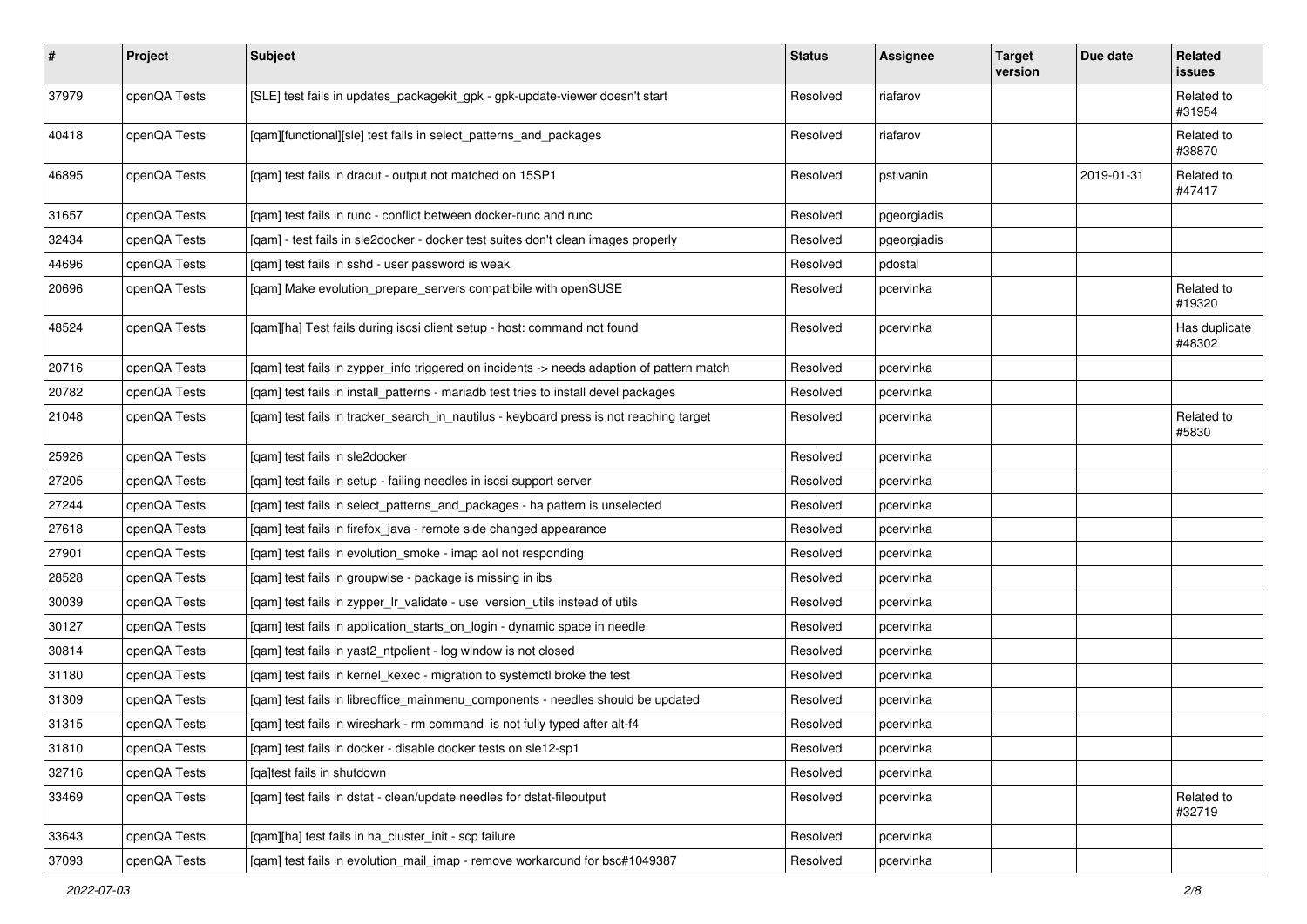| #     | Project        | Subject                                                                                                   | <b>Status</b> | Assignee     | <b>Target</b><br>version | Due date   | Related<br>issues                                   |
|-------|----------------|-----------------------------------------------------------------------------------------------------------|---------------|--------------|--------------------------|------------|-----------------------------------------------------|
| 41030 | openQA Tests   | [qam] test fails in updates_packagekit_kde - zypper update requires additional install step               | Resolved      | pcervinka    |                          |            | Related to<br>#41396                                |
| 48155 | openQA Project | [qam][tools][kernel] Duplicate bootindex with multiple paths                                              | Resolved      | pcervinka    |                          |            |                                                     |
| 49121 | openQA Tests   | [qam][kernel][multipath][aarch64] Qemu fails setup multipath on qemu_aarch64                              | Resolved      | pcervinka    |                          |            |                                                     |
| 49217 | openQA Tests   | [gam][kernel][aarch64][sle] kdump is not scheduled for aarch64                                            | Resolved      | pcervinka    |                          |            |                                                     |
| 50045 | openQA Tests   | [qam][blue][sle] - Fix type_password to accept parameters and pass them to the inner call<br>type_string  | Resolved      | pcervinka    |                          |            | Related to<br>#49655                                |
| 50309 | openQA Tests   | [qam][blue][leap][opensuse] Update online_repos behavior to activate online repositories                  | Resolved      | pcervinka    |                          |            | Blocks #39449                                       |
| 50387 | openQA Tests   | [qam][blue] - test fails in updates_packagekit_kde                                                        | Resolved      | pcervinka    |                          |            |                                                     |
| 50459 | openQA Tests   | [qam][blue][leap] test fails in updates_packagekit_gpk - fail after update                                | Resolved      | pcervinka    |                          |            |                                                     |
| 20804 | openQA Tests   | [qam] SLE12-SP3 test fails in system_role - incorrect content of variable MAINT_TEST_REPO                 | Resolved      | osukup       |                          |            |                                                     |
| 31699 | openQA Tests   | [qam] test fails in scc_registration - failing since scc_addons update                                    | Resolved      | osukup       |                          |            |                                                     |
| 37928 | openQA Tests   | [QAM] [SLE 15] Migrate Itp tests in Updates to new runner                                                 | Resolved      | osukup       |                          |            |                                                     |
| 19486 | openQA Tests   | [gam][sle][functional][s390] test fails in install update -> consoletest setup types password to<br>early | Resolved      | okurz        |                          |            | Has duplicate<br>#19530, Has<br>duplicate<br>#19584 |
| 30033 | openQA Tests   | [qam] test fails in libreoffice_mainmenu_components - ttyS0 permission denied                             | Resolved      | okurz        |                          |            | Related to<br>#29940                                |
| 38066 | openQA Tests   | [qam] [sle] [functional] test fails in application_starts_on_login - failure after check_screen<br>change | Resolved      | okurz        |                          |            |                                                     |
| 38069 | openQA Tests   | [qam] [sle] [functional] test fails in pidgin_IRC - failure after check_screen change                     | Resolved      | okurz        |                          |            |                                                     |
| 49265 | qe-yast        | [qam][maint][yast2-storage][yast2-storage-ng] Regression test yast disk                                   | Resolved      | mgrifalconi  |                          |            |                                                     |
| 49286 | qe-yast        | [gam][newt][yast2-lang] Regression test yast language                                                     | Resolved      | mgrifalconi  |                          |            |                                                     |
| 20904 | openQA Tests   | [qam] - test fails in bootloader_s390 - ftp is missing install medium                                     | Resolved      | mgriessmeier |                          |            | Related to<br>#21038                                |
| 34255 | openQA Tests   | [sle] test fails in kdump_and_crash - fail related to ruby2.1-rubygem-nokogiri                            | Resolved      | mgriessmeier |                          |            | Related to<br>#34777                                |
| 48467 | openQA Tests   | [qam][sle] test fails in zypper_lifecycle_toolchain - increase timeout for installation                   | Resolved      | martinsmac   |                          | 2019-03-16 | Is duplicate of<br>#47228                           |
| 49295 | qe-yast        | [qam][newt][yast2-nfs-client] Regression test yast nfs                                                    | Resolved      | jgwang       |                          |            |                                                     |
| 49313 | qe-yast        | [qam][newt][yast2-rdp] Regression test yast rdp                                                           | Resolved      | jgwang       |                          |            |                                                     |
| 49418 | openQA Tests   | [qe-asg][qem] test fails in cluster_md                                                                    | Resolved      | jadamek      |                          |            |                                                     |
| 48362 | openQA Tests   | [qam] test fails in supportutils - remove pam check                                                       | Resolved      | hurhaj       |                          |            |                                                     |
| 28291 | openQA Tests   | [qam] test fails in firefox_passwd - incorrectly typed password                                           | Resolved      | emiura       |                          |            |                                                     |
| 67108 | openQA Tests   | [qam] test fails in install - incorrect job configuration XFSTESTS_REPO                                   | Resolved      | dzedro       |                          |            |                                                     |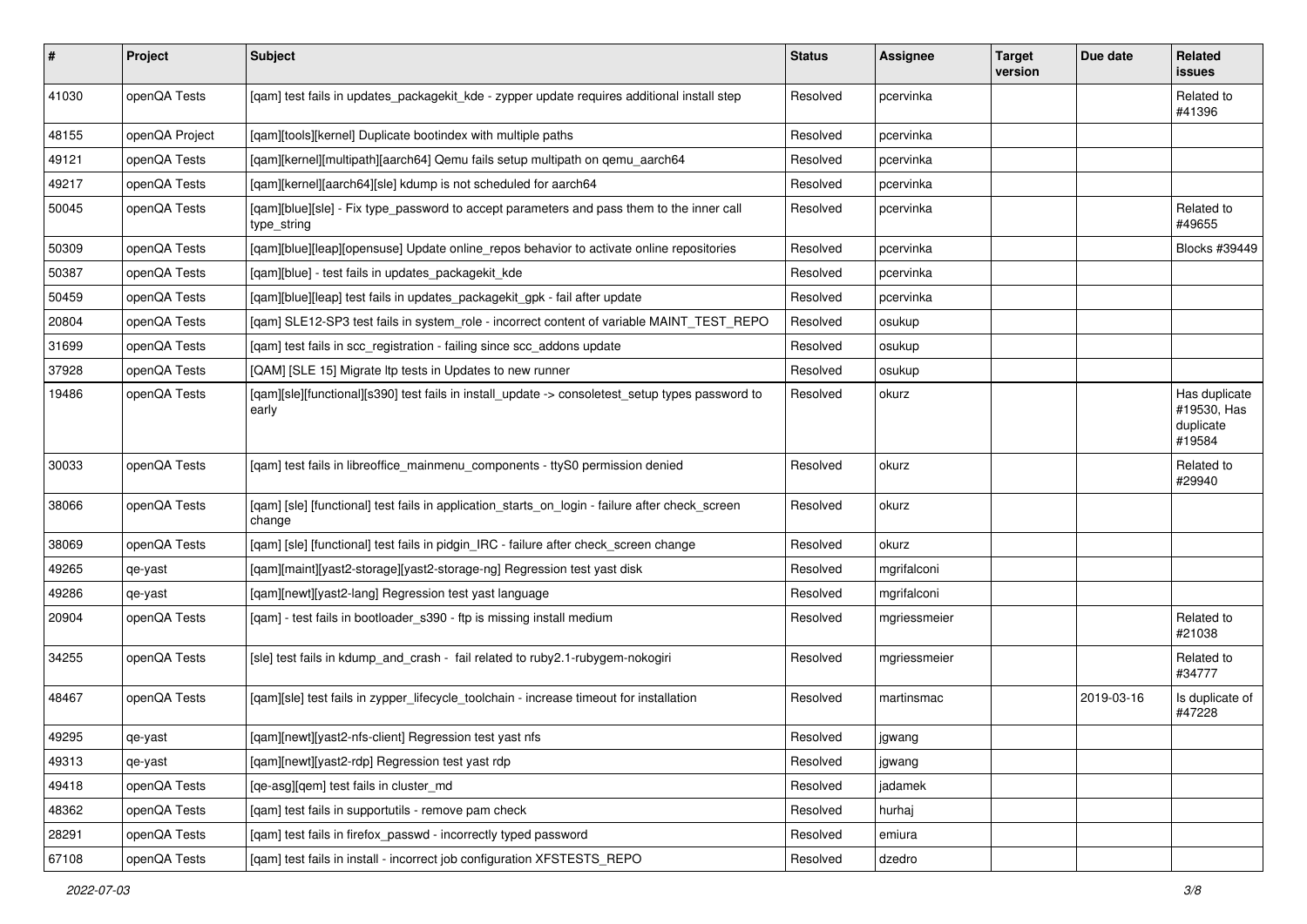| $\vert$ # | Project      | Subject                                                                                            | <b>Status</b> | Assignee   | <b>Target</b><br>version | Due date | Related<br>issues                                                      |
|-----------|--------------|----------------------------------------------------------------------------------------------------|---------------|------------|--------------------------|----------|------------------------------------------------------------------------|
| 46109     | openQA Tests | [gam] test fails in addon products via SCC yast2                                                   | Resolved      | dheidler   |                          |          | Related to<br>#44252                                                   |
| 20760     | openQA Tests | [qam] SLE12-SP3 test fails in add_update_test_repo                                                 | Resolved      | dasantiago |                          |          |                                                                        |
| 28288     | openQA Tests | [gam] test fails in firefox headers - missed keys on input                                         | Resolved      | coolo      |                          |          |                                                                        |
| 28297     | openQA Tests | [qam] test fails in firefox_developertool - missed click                                           | Resolved      | bfilho     |                          |          | Related to<br>#33781                                                   |
| 19492     | openQA Tests | [gam] test fails in addon products sle                                                             | Resolved      |            |                          |          |                                                                        |
| 20756     | openQA Tests | [gam] SLE12-SP3 test fails in scc registration                                                     | Resolved      |            |                          |          |                                                                        |
| 20758     | openQA Tests | [gam] SLE12-SP3 test fails in welcome                                                              | Resolved      |            |                          |          |                                                                        |
| 20778     | openQA Tests | [gam] test fails in install update - missing variable INCIDENT PATCH                               | Resolved      |            |                          |          |                                                                        |
| 30219     | openQA Tests | [qam] openqaworker3:8 - DIE can't open qmp                                                         | Resolved      |            |                          |          |                                                                        |
| 31867     | openQA Tests | [gam] test fails in partitioning raid - failures after update to needles                           | Resolved      |            |                          |          | Related to<br>#28955                                                   |
| 32431     | openQA Tests | [hpc] Missing gnome aarch64 image for ganglia                                                      | Resolved      |            |                          |          |                                                                        |
| 34258     | openQA Tests | [qam][sle] test fails in updates_packagekit_gpk                                                    | Resolved      |            |                          |          |                                                                        |
| 38129     | openQA Tests | [gam] [sle15] test fails in userspace apparmor - suite ga test apparmor not updated for sle15      | Resolved      |            |                          |          | Related to<br>#43982                                                   |
| 38138     | openQA Tests | [gam] [sle15] test fails in userspace coreutils - ga test coreutils not properly updated for sle15 | Resolved      |            |                          |          |                                                                        |
| 49673     | openQA Tests | [qam] test fails in zypper_docker - increase timeout for zypper docker operation                   | Resolved      |            |                          |          |                                                                        |
| 30514     | openQA Tests | [gam] test fails in java - increase timeout for installation                                       | Closed        | pcervinka  |                          |          |                                                                        |
| 21790     | openQA Tests | [qam] test fails in wireshark - test don't match capturing needle                                  | Closed        |            |                          |          |                                                                        |
| 49307     | qe-yast      | Regression test yast nis-server                                                                    | Rejected      | riafarov   |                          |          |                                                                        |
| 20790     | openQA Tests | [qam] SLE12-SP3 test fails in 1_unknown_ - slenkins-tests-openvpn-control                          | Rejected      | pcervinka  |                          |          | Related to<br>#20002                                                   |
| 21774     | openQA Tests | [gam] test fails in evolution_mail_imap - test hangs on querying authentication types              | Rejected      | pcervinka  |                          |          | Related to<br>#21814,<br>Related to<br>#29357,<br>Related to<br>#29360 |
| 26830     | openQA Tests | [gam] test fails in sle2docker - sles docker image has new name                                    | Rejected      | pcervinka  |                          |          |                                                                        |
| 32896     | openQA Tests | [sle] test fails in pdsh slave                                                                     | Rejected      | pcervinka  |                          |          |                                                                        |
| 33451     | openQA Tests | [gam] test fails in dstat - package not available on SP1                                           | Rejected      | pcervinka  |                          |          |                                                                        |
| 37438     | openQA Tests | [gam] test fails in kernel Itp fs - issue in ga testsuite                                          | Rejected      | pcervinka  |                          |          |                                                                        |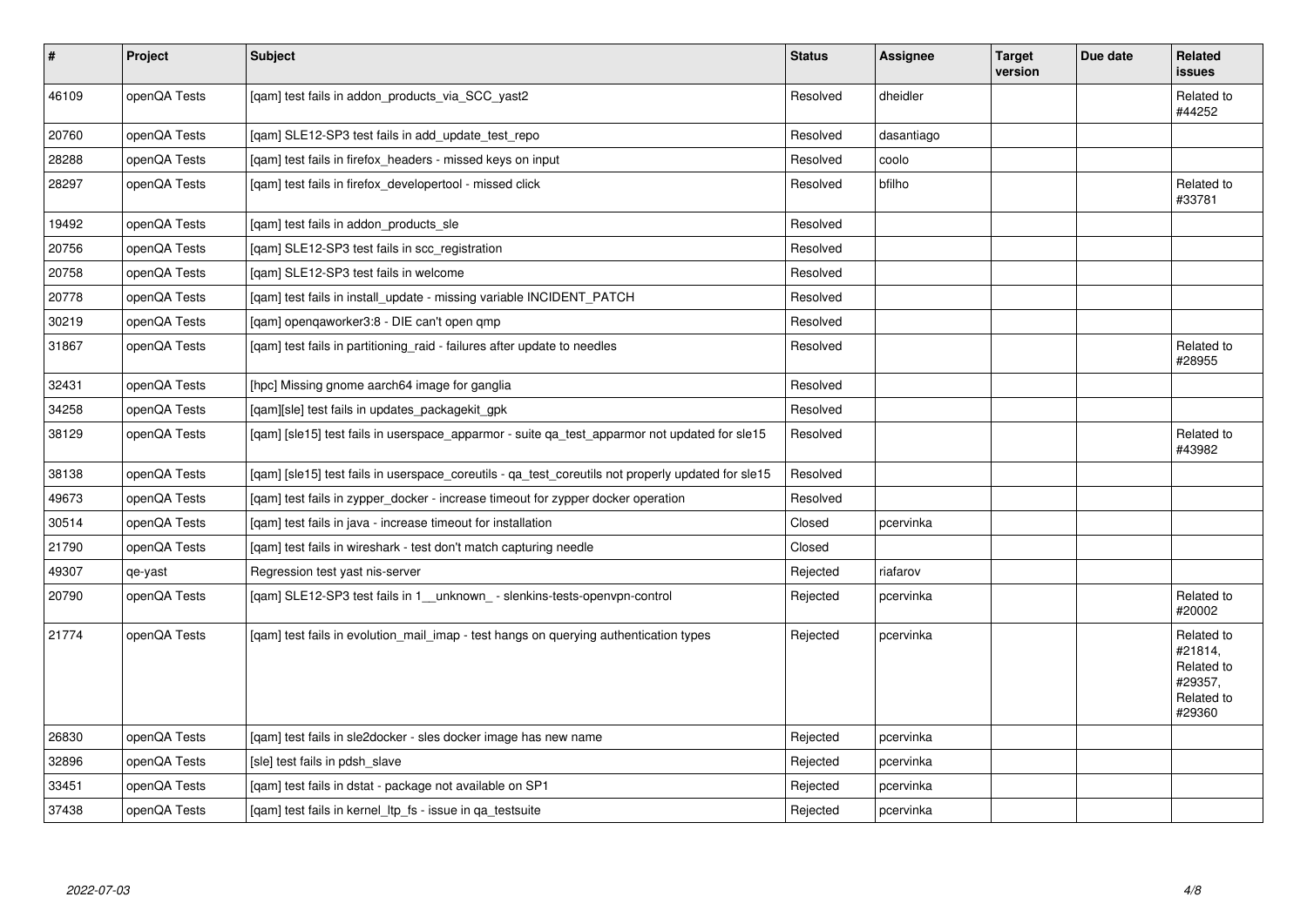| #     | Project        | Subject                                                                                                         | <b>Status</b> | Assignee   | <b>Target</b><br>version | Due date | Related<br>issues                                                         |
|-------|----------------|-----------------------------------------------------------------------------------------------------------------|---------------|------------|--------------------------|----------|---------------------------------------------------------------------------|
| 41396 | openQA Tests   | [qam] Revise updates_packagekit_kde                                                                             | Rejected      | pcervinka  |                          |          | Related to<br>#41030,<br>Related to<br>#36138                             |
| 48308 | openQA Tests   | [qam][kernel] test fails in kernel_multipath - missing python2 module                                           | Rejected      | pcervinka  |                          |          |                                                                           |
| 48530 | openQA Tests   | [qam] Test fails in update_install for networkmager update on ppc64le and s390                                  | Rejected      | pcervinka  |                          |          |                                                                           |
| 49628 | openQA Tests   | [qam] test fails in setup_online_repos - missing configure online repositories                                  | Rejected      | pcervinka  |                          |          | Related to<br>#39449                                                      |
| 34693 | openQA Tests   | [qam] test fails in install_update - missing INCIDENT_PATCH                                                     | Rejected      | osukup     |                          |          |                                                                           |
| 38180 | openQA Tests   | [qam] [sle15] test fails in userspace_systemd - update test suite for sle15                                     | Rejected      | jtzhao     |                          |          |                                                                           |
| 49253 | qe-yast        | [qam] Regression test for yast add-on command line option                                                       | Rejected      | jgwang     |                          |          |                                                                           |
| 38192 | openQA Tests   | [qam] [sle] test fails in firefox_flashplayer - tracking protection information is present                      | Rejected      | bfilho     |                          |          |                                                                           |
| 20720 | openQA Tests   | [qam][aarch64] test fails in install_patterns -> skips over grub2 menue                                         | Rejected      |            |                          |          | Related to<br>#20174                                                      |
| 21046 | openQA Tests   | [qam] test fails in tracker_search_in_nautilus - keyboard press is not reaching target                          | Rejected      |            |                          |          |                                                                           |
| 27910 | openQA Tests   | [gam] test fails in patch and reboot - many download failures                                                   | Rejected      |            |                          |          |                                                                           |
| 38003 | openQA Tests   | [qam] [sle15] test fails in scc_registration - no candidate needle with tag(s)<br>'scc-module-%REQUIRED ADDONS% | Rejected      |            |                          |          |                                                                           |
| 38183 | openQA Tests   | [qam] [sle15] test fails in userspace_net_snmp - Error opening specified endpoint<br>"udp:localhost:"           | Rejected      |            |                          |          |                                                                           |
| 49646 | openQA Tests   | [qam][s390] test fails in installation - system will not boot and login screen is not reached                   | Rejected      |            |                          |          |                                                                           |
| 37925 | openQA Tests   | [QAM] [SLE 15] Make SLE-HPC product installation compatible with QAM update flow                                | Resolved      | pcervinka  | Done                     |          |                                                                           |
| 38135 | openQA Tests   | [qam] [sle15] test fails in userspace_bind - qa_test_bind is not updated for SLE15                              | Resolved      | pcervinka  | Done                     |          |                                                                           |
| 39536 | openQA Tests   | [gam] test fails in patch and reboot - add missing variables for gam test issues                                | Resolved      | pcervinka  | Done                     |          |                                                                           |
| 39887 | openQA Tests   | [kernel] [sle] [network] test fails in before_test - network failure                                            | Resolved      | pcervinka  | Done                     |          |                                                                           |
| 40181 | openQA Tests   | [network] test fails in before_test - wicked basic test fails on 15SP1                                          | Resolved      | pcervinka  | Done                     |          |                                                                           |
| 40547 | openQA Tests   | [qam][opensuse] test fails in updates_packagekit_kde - job timeout                                              | Resolved      | pcervinka  | Done                     |          |                                                                           |
| 30388 | openQA Project | [qam] openqaworker10:4 - worker fail all tests - qemu instances are left behind                                 | Resolved      | dasantiago | Done                     |          | Related to<br>#30595,<br>Related to<br>#30700, Has<br>duplicate<br>#31126 |
| 57266 | openQA Project | Forbid test suite name changes if used in job groups                                                            | Resolved      | cdywan     | Done                     |          |                                                                           |
| 38015 | openQA Project | [qam] [sle15] Missing SLE5 iso                                                                                  | Rejected      | pcervinka  | Done                     |          |                                                                           |
| 38261 | openQA Tests   | [qam] test fails in keymap_or_locale - tested text not written in console                                       | Rejected      | pcervinka  | Done                     |          |                                                                           |
| 38000 | openQA Tests   | [sle15] [qam] test fails in bootloader_s390 - Could not retrieve required variable REPO_0                       | Rejected      |            | Done                     |          |                                                                           |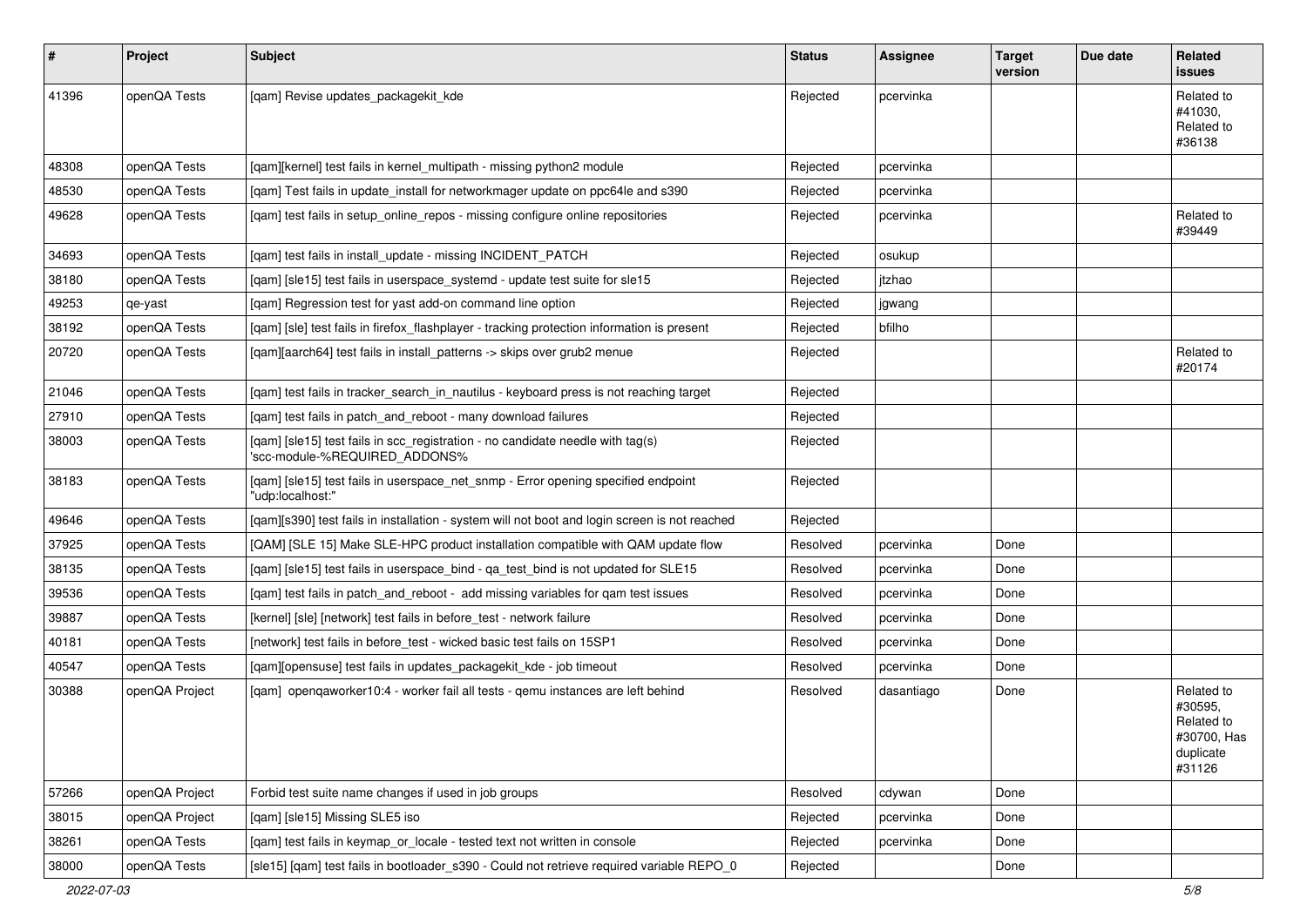| $\vert$ # | Project      | <b>Subject</b>                                                                                          | <b>Status</b> | Assignee            | <b>Target</b><br>version | Due date | Related<br>issues                                                                                  |
|-----------|--------------|---------------------------------------------------------------------------------------------------------|---------------|---------------------|--------------------------|----------|----------------------------------------------------------------------------------------------------|
| 48527     | qe-yast      | Include tests load_extra_tests_y2uitest_ncurses tom QAM jobs                                            | New           |                     | future                   |          |                                                                                                    |
| 49244     | qe-yast      | YaST Command Line Options TRACKER                                                                       | New           |                     | future                   |          |                                                                                                    |
| 49256     | qe-yast      | Regression test yast audit-laf                                                                          | New           |                     | future                   |          |                                                                                                    |
| 49259     | qe-yast      | Regression test yast dhcp-server                                                                        | New           |                     | future                   |          |                                                                                                    |
| 49280     | qe-yast      | Regression test yast kdump                                                                              | New           |                     | future                   |          |                                                                                                    |
| 49289     | qe-yast      | Regression test yast mail                                                                               | New           |                     | future                   |          |                                                                                                    |
| 49304     | qe-yast      | Regression test yast nis                                                                                | New           |                     | future                   |          |                                                                                                    |
| 49310     | qe-yast      | Regression test yast proxy                                                                              | New           |                     | future                   |          |                                                                                                    |
| 49268     | qe-yast      | Regression test yast firewall                                                                           | Rejected      | <b>JERiveraMoya</b> | future                   |          |                                                                                                    |
| 76933     | openQA Tests | [opensuse] Add clojure test to Tumbleweed                                                               | New           | pcervinka           | QE Kernel<br>Current     |          |                                                                                                    |
| 104613    | openQA Tests | Enable Itp known issues on o3                                                                           | Resolved      | pvorel              | QE Kernel<br>Done        |          |                                                                                                    |
| 50243     | openQA Tests | [kernel] - test fails in trinity - test is not designed to be run on ooo                                | Resolved      | pvorel              | <b>QE Kernel</b><br>Done |          | Related to<br>#50525                                                                               |
| 51365     | openQA Tests | [research] Named pipe /dev/sshserial missing lines on first use                                         | Resolved      | pcervinka           | <b>QE Kernel</b><br>Done |          |                                                                                                    |
| 52409     | openQA Tests | [sle][kernel][textmode][ppc] test fails in system_role - installation fail during system_role selection | Resolved      | pcervinka           | <b>QE Kernel</b><br>Done |          |                                                                                                    |
| 56615     | openQA Tests | [kernel] test fails in tuned - error message for perf_bias failure is different on SLE15-SP1            | Resolved      | pcervinka           | QE Kernel<br>Done        |          |                                                                                                    |
| 57224     | openQA Tests | [kernel] - test fails in kdump_and_crash - pasword is not entered before grub                           | Resolved      | pcervinka           | QE Kernel<br>Done        |          |                                                                                                    |
| 57329     | openQA Tests | [kernel][functional] PowerVM console is not active all the time                                         | Resolved      | pcervinka           | QE Kernel<br>Done        |          | Related to<br>#54617,<br>Related to<br>#58220,<br>Related to<br>#14626, Has<br>duplicate<br>#62819 |
| 58871     | openQA Tests | [spvm][kernel][functional] Shutdown check not implemented for spvm backend                              | Resolved      | pcervinka           | QE Kernel<br>Done        |          |                                                                                                    |
| 59226     | openQA Tests | [kernel]ltp][spvm][sporadic] test fails in boot_ltp - cat /tmp/ver_linux_before.txt timeout             | Resolved      | pcervinka           | <b>QE Kernel</b><br>Done |          | Related to<br>#59190                                                                               |
| 59843     | openQA Tests | [spvm][kernel][openqa] test fails in coredump_collect - multiple select_console fails                   | Resolved      | pcervinka           | QE Kernel<br>Done        |          | Related to<br>#60497                                                                               |
| 59954     | openQA Tests | [kernel][spvm] test fails in qa_test_klp - git should be git-core                                       | Resolved      | pcervinka           | QE Kernel<br>Done        |          |                                                                                                    |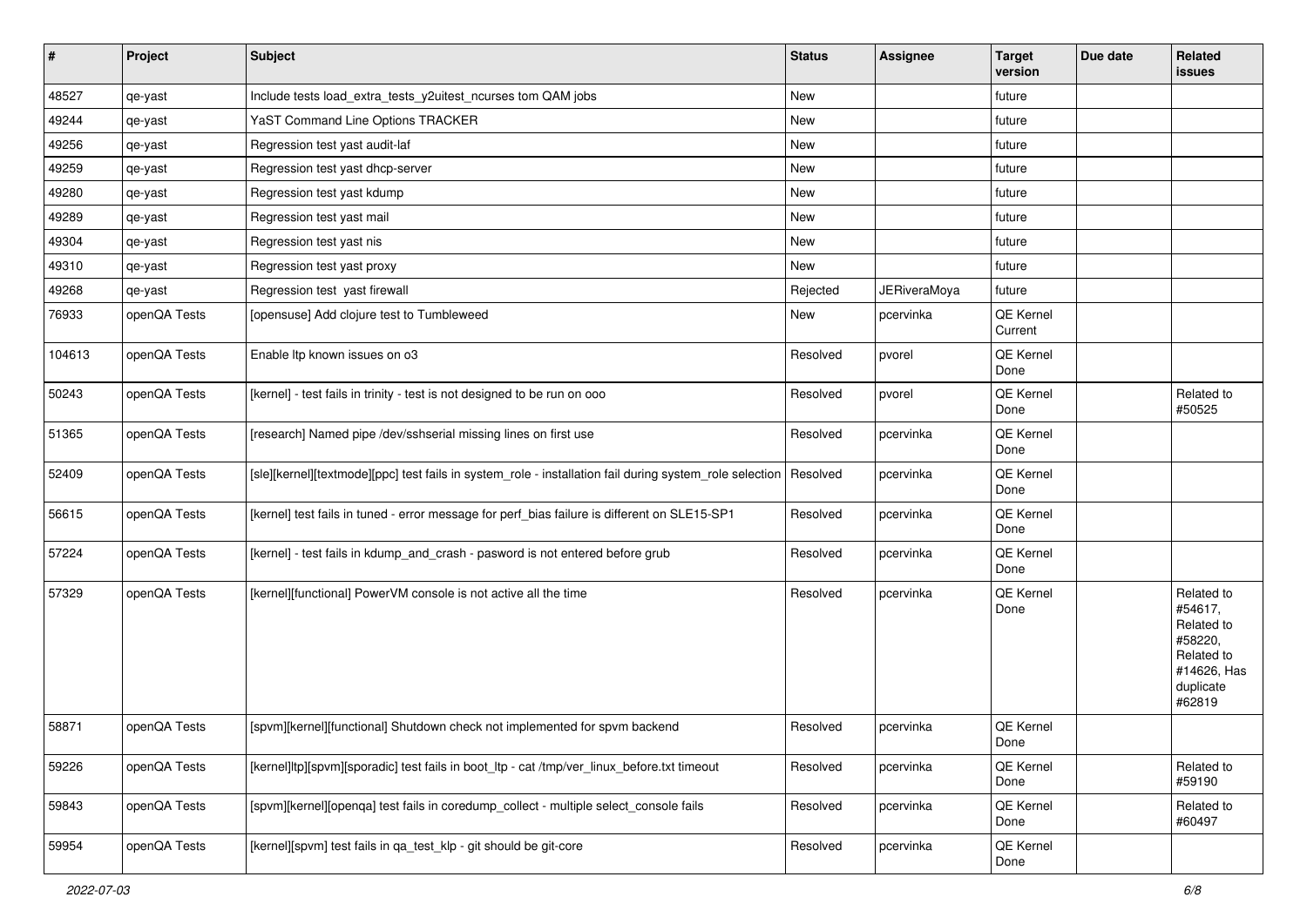| #     | Project        | <b>Subject</b>                                                                                                 | <b>Status</b> | <b>Assignee</b> | <b>Target</b><br>version | Due date | <b>Related</b><br><b>issues</b> |
|-------|----------------|----------------------------------------------------------------------------------------------------------------|---------------|-----------------|--------------------------|----------|---------------------------------|
| 60083 | openQA Tests   | [kernel][functional] - test fails in boot to desktop - password is not entered                                 | Resolved      | pcervinka       | <b>QE Kernel</b><br>Done |          |                                 |
| 60182 | openQA Tests   | [kernel][spvm] test fails in lvm_no_separate_home - update needles                                             | Resolved      | pcervinka       | <b>QE Kernel</b><br>Done |          |                                 |
| 60326 | openQA Tests   | [kernel] test fails in multipath - update schedule                                                             | Resolved      | pcervinka       | QE Kernel<br>Done        |          |                                 |
| 60746 | openQA Tests   | [kernel] test fails in boot_to_desktop - increase timeout after password                                       | Resolved      | pcervinka       | <b>QE Kernel</b><br>Done |          |                                 |
| 60818 | openQA Tests   | [kernel] test fails in kdump and crash - password prompt is not catched                                        | Resolved      | pcervinka       | <b>QE Kernel</b><br>Done |          |                                 |
| 63610 | openQA Tests   | [kernel][ltp][spvm] - test fails in pkey01 on spvm                                                             | Resolved      | pcervinka       | QE Kernel<br>Done        |          | Related to<br>#63943            |
| 63943 | openQA Tests   | [kernel][ltp] test fails in pkey01 - Setup hugepages before test execution                                     | Resolved      | pcervinka       | QE Kernel<br>Done        |          | Related to<br>#63610            |
| 64030 | openQA Tests   | [kernel][ltp]spvm] test fails in boot_ltp - Not finished boot                                                  | Resolved      | pcervinka       | QE Kernel<br>Done        |          |                                 |
| 66188 | openQA Tests   | [kernel] test fails in boot Itp - increase timeout                                                             | Resolved      | pcervinka       | QE Kernel<br>Done        |          |                                 |
| 73099 | openQA Tests   | [kernel][powervm] Test fails in install_klp_product - console is not switched                                  | Resolved      | pcervinka       | <b>QE Kernel</b><br>Done |          |                                 |
| 65067 | openQA Tests   | [kernel] test fails in clone301                                                                                | Resolved      | metan           | QE Kernel<br>Done        |          |                                 |
| 65627 | openQA Project | [kernel] Job fails to download LTP asset file                                                                  | Resolved      | MDoucha         | <b>QE Kernel</b><br>Done |          | Related to<br>#66007            |
| 66203 | openQA Tests   | [kernel][ltp] test fails in ioctl loop05 - LOOP SET DIRECT IO succeeded unexpectedly                           | Resolved      |                 | <b>QE Kernel</b><br>Done |          |                                 |
| 91076 | openQA Tests   | Test fails in install_ltp - 32bit version dependency on libmnl                                                 | Resolved      |                 | <b>QE Kernel</b><br>Done |          |                                 |
| 53165 | openQA Tests   | [kernel][installation][lvm] test fails in lvm no separate home - update lvm installation part for<br>sle12-sp5 | Closed        | pcervinka       | QE Kernel<br>Done        |          |                                 |
| 53294 | openQA Tests   | [kernel][ltp] test fails in boot_ltp - incorrect kernel name provided                                          | Closed        | pcervinka       | <b>QE Kernel</b><br>Done |          | Related to<br>#51743            |
| 54275 | openQA Tests   | [kernel]kotd][ltp][s390x] test fails in install ltp - failure after install kotd, console issue                | Closed        | pcervinka       | QE Kernel<br>Done        |          | Related to<br>#54260            |
| 54416 | openQA Tests   | [kernel][ltp] Setup GitLab CI for LTP daily builds                                                             | Closed        | pcervinka       | <b>QE Kernel</b><br>Done |          |                                 |
| 55166 | openQA Tests   | [spvm][ppc][serial] test fails in kdump and crash - no response from serial                                    | Closed        | pcervinka       | QE Kernel<br>Done        |          |                                 |